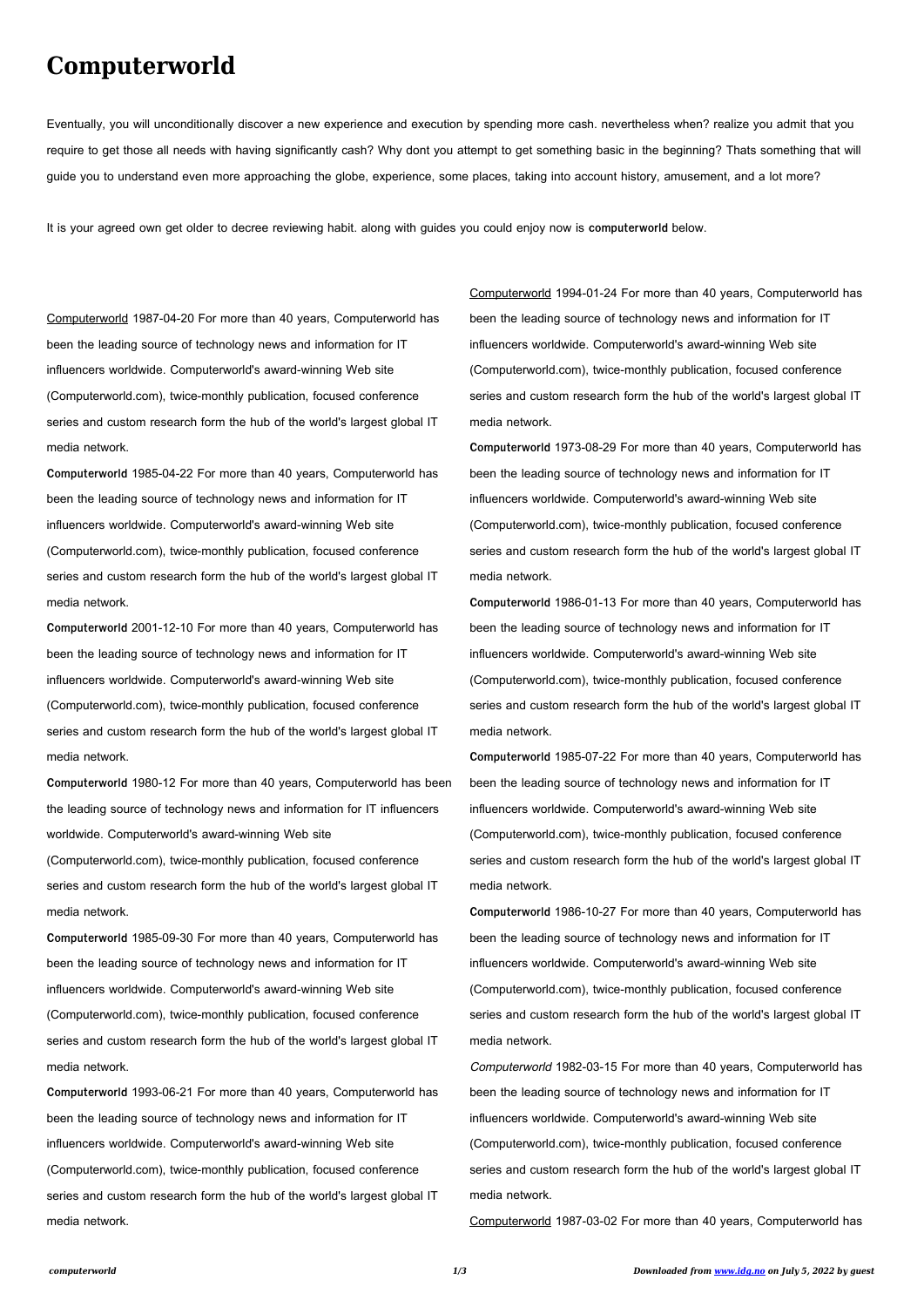been the leading source of technology news and information for IT influencers worldwide. Computerworld's award-winning Web site (Computerworld.com), twice-monthly publication, focused conference series and custom research form the hub of the world's largest global IT media network.

**Computerworld** 1975-09-10 For more than 40 years, Computerworld has been the leading source of technology news and information for IT influencers worldwide. Computerworld's award-winning Web site (Computerworld.com), twice-monthly publication, focused conference series and custom research form the hub of the world's largest global IT media network.

Computerworld 1978-04-17 For more than 40 years, Computerworld has been the leading source of technology news and information for IT influencers worldwide. Computerworld's award-winning Web site (Computerworld.com), twice-monthly publication, focused conference series and custom research form the hub of the world's largest global IT media network.

**Computerworld** 1980-05-05 For more than 40 years, Computerworld has been the leading source of technology news and information for IT influencers worldwide. Computerworld's award-winning Web site (Computerworld.com), twice-monthly publication, focused conference series and custom research form the hub of the world's largest global IT media network.

Computerworld 2000-04-03 For more than 40 years, Computerworld has been the leading source of technology news and information for IT influencers worldwide. Computerworld's award-winning Web site (Computerworld.com), twice-monthly publication, focused conference series and custom research form the hub of the world's largest global IT media network.

Computerworld 1999-01-25 For more than 40 years, Computerworld has been the leading source of technology news and information for IT influencers worldwide. Computerworld's award-winning Web site (Computerworld.com), twice-monthly publication, focused conference series and custom research form the hub of the world's largest global IT media network.

Computerworld 1984-12-24 For more than 40 years, Computerworld has been the leading source of technology news and information for IT

influencers worldwide. Computerworld's award-winning Web site

(Computerworld.com), twice-monthly publication, focused conference series and custom research form the hub of the world's largest global IT media network.

**Computerworld** 1988 For more than 40 years, Computerworld has been the leading source of technology news and information for IT influencers

worldwide. Computerworld's award-winning Web site

(Computerworld.com), twice-monthly publication, focused conference

series and custom research form the hub of the world's largest global IT

media network.

Computerworld 1977-09-26 For more than 40 years, Computerworld has been the leading source of technology news and information for IT influencers worldwide. Computerworld's award-winning Web site (Computerworld.com), twice-monthly publication, focused conference series and custom research form the hub of the world's largest global IT media network.

Computerworld 1984-05-21 For more than 40 years, Computerworld has been the leading source of technology news and information for IT influencers worldwide. Computerworld's award-winning Web site (Computerworld.com), twice-monthly publication, focused conference series and custom research form the hub of the world's largest global IT media network.

**Computerworld** 1976-12-20 For more than 40 years, Computerworld has been the leading source of technology news and information for IT influencers worldwide. Computerworld's award-winning Web site (Computerworld.com), twice-monthly publication, focused conference series and custom research form the hub of the world's largest global IT media network.

**Computerworld** 1998-11-30 For more than 40 years, Computerworld has been the leading source of technology news and information for IT influencers worldwide. Computerworld's award-winning Web site (Computerworld.com), twice-monthly publication, focused conference series and custom research form the hub of the world's largest global IT media network.

Computerworld 1999-03-15 For more than 40 years, Computerworld has been the leading source of technology news and information for IT influencers worldwide. Computerworld's award-winning Web site (Computerworld.com), twice-monthly publication, focused conference series and custom research form the hub of the world's largest global IT media network.

**Computerworld** 1988-02-08 For more than 40 years, Computerworld has been the leading source of technology news and information for IT influencers worldwide. Computerworld's award-winning Web site (Computerworld.com), twice-monthly publication, focused conference series and custom research form the hub of the world's largest global IT

media network.

Computerworld 1996-09-09 For more than 40 years, Computerworld has been the leading source of technology news and information for IT influencers worldwide. Computerworld's award-winning Web site (Computerworld.com), twice-monthly publication, focused conference series and custom research form the hub of the world's largest global IT media network.

Computerworld 1981-10-26 For more than 40 years, Computerworld has

been the leading source of technology news and information for IT

influencers worldwide. Computerworld's award-winning Web site